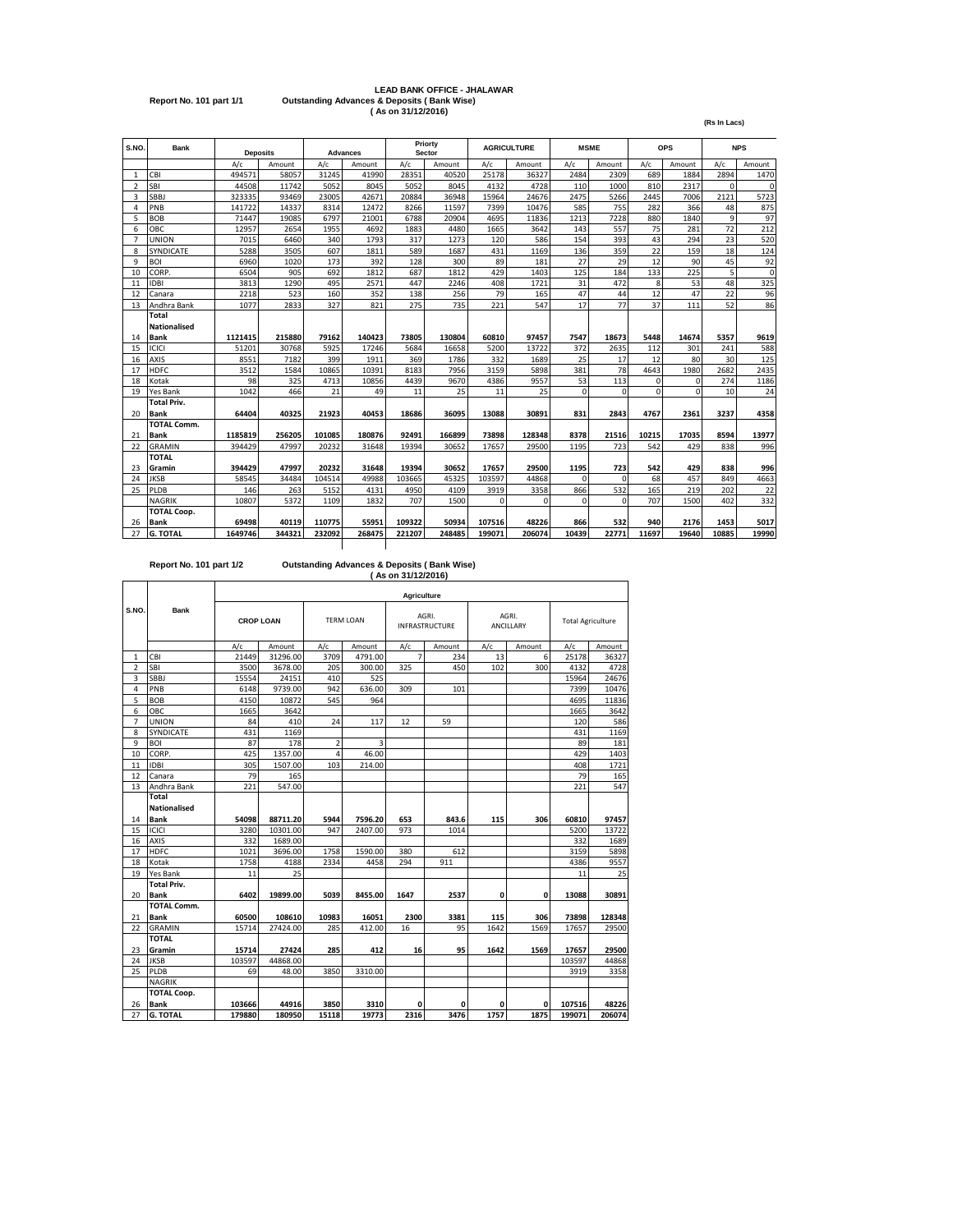# **Report No. 101 part 1/3 Outstanding Advances & Deposits ( Bank Wise) ( As on 31/12/2016)**

| S.NO.<br>Bank<br>Micro Entp.<br>Small Entp.<br>Medium Entp.<br>Khadi & vill. Indus.<br>A/c<br>Amount<br>A/c<br>Amount<br>A/c<br>A/c<br>A/c<br>Amount<br>Amount<br>1181<br>1512.00<br>1303<br>797.00<br>2484<br>CBI<br>$\mathbf{1}$<br><b>SBI</b><br>405.00<br>$\overline{2}$<br>12<br>88<br>500.00<br>95<br>10<br>110<br>4561.00<br>20<br>3<br><b>SBBJ</b><br>2455<br>705.00<br>2475<br>3<br>PNB<br>528.00<br>14<br>47<br>585<br>4<br>568<br>180.00<br>5<br>1012.00<br><b>BOB</b><br>212<br>1001<br>6216<br>1213 | <b>Total MSME</b><br>Amount<br>2309<br>1000<br>5266<br>755<br>7228<br>557<br>393<br>359<br>29<br>184<br>472 |
|------------------------------------------------------------------------------------------------------------------------------------------------------------------------------------------------------------------------------------------------------------------------------------------------------------------------------------------------------------------------------------------------------------------------------------------------------------------------------------------------------------------|-------------------------------------------------------------------------------------------------------------|
|                                                                                                                                                                                                                                                                                                                                                                                                                                                                                                                  |                                                                                                             |
|                                                                                                                                                                                                                                                                                                                                                                                                                                                                                                                  |                                                                                                             |
|                                                                                                                                                                                                                                                                                                                                                                                                                                                                                                                  |                                                                                                             |
|                                                                                                                                                                                                                                                                                                                                                                                                                                                                                                                  |                                                                                                             |
|                                                                                                                                                                                                                                                                                                                                                                                                                                                                                                                  |                                                                                                             |
|                                                                                                                                                                                                                                                                                                                                                                                                                                                                                                                  |                                                                                                             |
|                                                                                                                                                                                                                                                                                                                                                                                                                                                                                                                  |                                                                                                             |
| 6<br>OBC<br>96.00<br>117<br>461.00<br>26<br>143                                                                                                                                                                                                                                                                                                                                                                                                                                                                  |                                                                                                             |
| $\overline{7}$<br><b>UNION</b><br>157.20<br>46<br>236<br>154<br>108                                                                                                                                                                                                                                                                                                                                                                                                                                              |                                                                                                             |
| 5<br>229<br>8<br>130.00<br>131<br>136<br>SYNDICATE                                                                                                                                                                                                                                                                                                                                                                                                                                                               |                                                                                                             |
| $\overline{27}$<br>9<br>29.20<br>27<br><b>BOI</b>                                                                                                                                                                                                                                                                                                                                                                                                                                                                |                                                                                                             |
| $\overline{2}$<br>CORP.<br>91.00<br>123<br>125<br>10<br>93.00                                                                                                                                                                                                                                                                                                                                                                                                                                                    |                                                                                                             |
| 31<br>11<br><b>IDBI</b><br>472.00<br>31                                                                                                                                                                                                                                                                                                                                                                                                                                                                          |                                                                                                             |
| 47<br>12<br>47<br>44.00<br>Canara                                                                                                                                                                                                                                                                                                                                                                                                                                                                                | 44                                                                                                          |
| 17<br>13<br>Andhra Bank<br>17<br>77.00                                                                                                                                                                                                                                                                                                                                                                                                                                                                           | 77                                                                                                          |
| Total                                                                                                                                                                                                                                                                                                                                                                                                                                                                                                            |                                                                                                             |
| <b>Nationalised</b>                                                                                                                                                                                                                                                                                                                                                                                                                                                                                              |                                                                                                             |
| <b>Bank</b><br>4765<br>9402.40<br>2769<br>9128.80<br>0.00<br>13<br>142<br>7547<br>14<br>0                                                                                                                                                                                                                                                                                                                                                                                                                        | 18673                                                                                                       |
| ICICI<br>1226.00<br>17<br>242.00<br>372<br>15<br>134<br>1167.00<br>221                                                                                                                                                                                                                                                                                                                                                                                                                                           | 2635                                                                                                        |
| 25<br>16<br><b>AXIS</b><br>25<br>17.00                                                                                                                                                                                                                                                                                                                                                                                                                                                                           | 17                                                                                                          |
| <b>HDFC</b><br>381<br>78.00<br>381<br>17                                                                                                                                                                                                                                                                                                                                                                                                                                                                         | 78                                                                                                          |
| 6<br>47<br>53<br>18<br>Kotak<br>12.00<br>101.00                                                                                                                                                                                                                                                                                                                                                                                                                                                                  | 113                                                                                                         |
| 19<br>Yes Bank                                                                                                                                                                                                                                                                                                                                                                                                                                                                                                   |                                                                                                             |
| <b>Total Priv.</b>                                                                                                                                                                                                                                                                                                                                                                                                                                                                                               |                                                                                                             |
| <b>Bank</b><br>521<br>293<br>0.00<br>20<br>1257.00<br>1344.00<br>17.00<br>242.00<br>0.00<br>831.00                                                                                                                                                                                                                                                                                                                                                                                                               | 2843.00                                                                                                     |
| <b>TOTAL Comm.</b>                                                                                                                                                                                                                                                                                                                                                                                                                                                                                               |                                                                                                             |
| <b>Bank</b><br>3062<br>10473<br>242<br>8378<br>21<br>5286<br>10659<br>17<br>13<br>142                                                                                                                                                                                                                                                                                                                                                                                                                            | 21516                                                                                                       |
| <b>GRAMIN</b><br>22<br>785<br>439.00<br>410<br>284<br>1195                                                                                                                                                                                                                                                                                                                                                                                                                                                       | 723                                                                                                         |
| <b>TOTAL</b>                                                                                                                                                                                                                                                                                                                                                                                                                                                                                                     |                                                                                                             |
| Gramin<br>785<br>439<br>410<br>284<br>0<br>0<br>0<br>23<br>0<br>1195                                                                                                                                                                                                                                                                                                                                                                                                                                             | 723                                                                                                         |
| <b>JKSB</b><br>24                                                                                                                                                                                                                                                                                                                                                                                                                                                                                                |                                                                                                             |
| 25<br>PLDB<br>866<br>532.00<br>866                                                                                                                                                                                                                                                                                                                                                                                                                                                                               | 532.00                                                                                                      |
| <b>NAGRIK</b><br>0                                                                                                                                                                                                                                                                                                                                                                                                                                                                                               |                                                                                                             |
| <b>TOTAL Coop.</b>                                                                                                                                                                                                                                                                                                                                                                                                                                                                                               |                                                                                                             |
| <b>Bank</b><br>866<br>26                                                                                                                                                                                                                                                                                                                                                                                                                                                                                         | 532                                                                                                         |
| 17<br>242<br>13<br>27<br><b>G. TOTAL</b><br>6071<br>11098<br>3472<br>10757<br>142<br>10439                                                                                                                                                                                                                                                                                                                                                                                                                       | 22771                                                                                                       |

'n

### **Report No. 101 part 1/4 Outstanding Advances & Deposits ( Bank Wise) ( As on 31/12/2016)**

|                |                     | <b>Other Priorty Sector</b> |           |                |              |      |            |     |                      |     |                         |                         |                |          |                  |
|----------------|---------------------|-----------------------------|-----------|----------------|--------------|------|------------|-----|----------------------|-----|-------------------------|-------------------------|----------------|----------|------------------|
| S.NO.          | <b>BANK</b>         |                             | Edu. Loan |                | Housing Loan |      | Other Loan |     | <b>Export Credit</b> |     | <b>Reneawble Energy</b> |                         | Social Infras. |          | <b>Total OPS</b> |
|                |                     | A/c                         | Amount    | A/c            | Amount       | A/c  | Amount     | A/c | Amount               | A/c | Amount                  | A/c                     | Amount         | A/c      | Amount           |
| $\mathbf{1}$   | CBI                 | 211                         | 426.00    | 379            | 1286.00      | 99   | 172.00     |     |                      |     |                         |                         |                | 689      | 1884.00          |
| $\overline{2}$ | <b>SBI</b>          | 20                          | 55.00     | 290            | 1562.00      | 500  | 700.00     |     |                      |     |                         |                         |                | 810      | 2317.00          |
| $\overline{3}$ | <b>SBBJ</b>         | 155                         | 375.00    | 480            | 2510.00      | 1810 | 4121.00    |     |                      |     |                         |                         |                | 2445     | 7006.00          |
| 4              | PNB                 | 39                          | 77.00     | 79             | 217.00       | 164  | 72.00      |     |                      |     |                         | $\overline{2}$          | 80             | 282      | 366.00           |
| 5              | <b>BOB</b>          | 400                         | 230.00    | 480            | 1610.00      |      |            |     |                      |     |                         |                         |                | 880      | 1840.00          |
| 6              | OBC                 | 28                          | 78.00     | 47             | 203.00       |      |            |     |                      |     |                         |                         |                | 75       | 281.00           |
| $\overline{7}$ | <b>UNION</b>        | $\overline{7}$              | 17.00     | 31             | 234.00       | 5.   | 43.00      |     |                      |     |                         |                         |                | 43       | 294.00           |
| 8              | SYNDICATE           | 3                           | 11.00     | 19             | 148.00       |      |            |     |                      |     |                         |                         |                | 22       | 159.00           |
| 9              | <b>BOI</b>          |                             |           | 12             | 90.00        |      |            |     |                      |     |                         |                         |                | 12       | 90.00            |
| 10             | CORP.               | $\overline{2}$              | 5.00      | 6              | 36.00        | 125  | 184.00     |     |                      |     |                         |                         |                | 133      | 225.00           |
| 11             | <b>IDBI</b>         | $\overline{\phantom{a}}$    | 5.63      | 6              | 47.86        |      |            |     |                      |     |                         |                         |                | 8        | 53.49            |
| 12             | Canara              | $\overline{\phantom{a}}$    | 7.00      | $\overline{2}$ | 32.91        | 8    | 7.00       |     |                      |     |                         |                         |                | 12       | 46.91            |
| 13             | Andhra Bank         |                             |           | 5              | 54.00        | 32   | 57.32      |     |                      |     |                         |                         |                | 37       | 111.32           |
|                | <b>Total</b>        |                             |           |                |              |      |            |     |                      |     |                         |                         |                |          |                  |
|                | <b>Nationalised</b> |                             |           |                |              |      |            |     |                      |     |                         |                         |                |          |                  |
| 14             | <b>Bank</b>         | 869                         | 1286.63   | 1836           | 8030.77      | 2743 | 5356.32    |     |                      |     |                         | $\overline{\mathbf{2}}$ | 80             | 5448     | 14673.72         |
| 15             | ICICI               | 1                           | 3.00      | 95             | 295.00       | 16   | 3.00       |     |                      |     |                         |                         |                | 112      | 301.00           |
| 16             | <b>AXIS</b>         |                             |           | 3              | 43.00        | 9    | 37.00      |     |                      |     |                         |                         |                | 12       | 80.00            |
| 17             | <b>HDFC</b>         |                             |           | 22             | 130.00       | 4621 | 1850.00    |     |                      |     |                         |                         |                | 4643     | 1980.00          |
| 18             | Kotak               |                             |           |                |              |      |            |     |                      |     |                         |                         |                | $\Omega$ | 0.00             |
| 19             | <b>Yes Bank</b>     |                             |           |                |              |      |            |     |                      |     |                         |                         |                | $\Omega$ | 0.00             |
|                | <b>Total Priv.</b>  |                             |           |                |              |      |            |     |                      |     |                         |                         |                |          |                  |
| 20             | <b>Bank</b>         | $\mathbf{1}$                | 3.00      | 120            | 468.00       | 4646 | 1890.00    |     |                      |     |                         |                         |                | 4767     | 2361.00          |
|                | <b>TOTAL Comm.</b>  |                             |           |                |              |      |            |     |                      |     |                         |                         |                |          |                  |
| 21             | <b>Bank</b>         | 870                         | 1290      | 1956           | 8499         | 7389 | 7246       | 0   | 0                    | 0   | 0                       | 2                       | 80             | 10215    | 17035            |
| 22             | <b>GRAMIN</b>       | 32                          | 65.00     | 58             | 189.00       | 452  | 175.00     |     |                      |     |                         |                         |                | 542      | 429.00           |
|                | <b>TOTAL</b>        |                             |           |                |              |      |            |     |                      |     |                         |                         |                |          |                  |
| 23             | Gramin              | 32                          | 65        | 58             | 189          | 452  | 175        | 0   | 0                    | 0   | 0                       | $\mathbf{0}$            | $\mathbf{0}$   | 542      | 429              |
| 24             | <b>JKSB</b>         |                             |           | $\overline{3}$ | 15.00        | 65   | 442.00     |     |                      |     |                         |                         |                | 68       | 457.00           |
| 25             | PLDB                | 18                          | 14.00     | 147            | 205.00       |      |            |     |                      |     |                         |                         |                | 165      | 219.00           |
|                | <b>NAGRIK</b>       | $\mathbf{1}$                | 1.34      | 178            | 738.00       | 528  | 761.00     |     |                      |     |                         |                         |                | 707      | 1500.34          |
|                | <b>TOTAL Coop.</b>  |                             |           |                |              |      |            |     |                      |     |                         |                         |                |          |                  |
| 26             | <b>Bank</b>         | 19                          | 15        | 328            | 958          | 593  | 1203       | 0   | 0                    | 0   | 0                       | $\mathbf 0$             | 0              | 940      | 2176             |
| 27             | <b>G. TOTAL</b>     | 921                         | 1370      | 2342           | 9646         | 8434 | 8624       | O   | 0                    | 0   | $\mathbf 0$             | $\mathbf{2}$            | 80             | 11697    | 19640            |